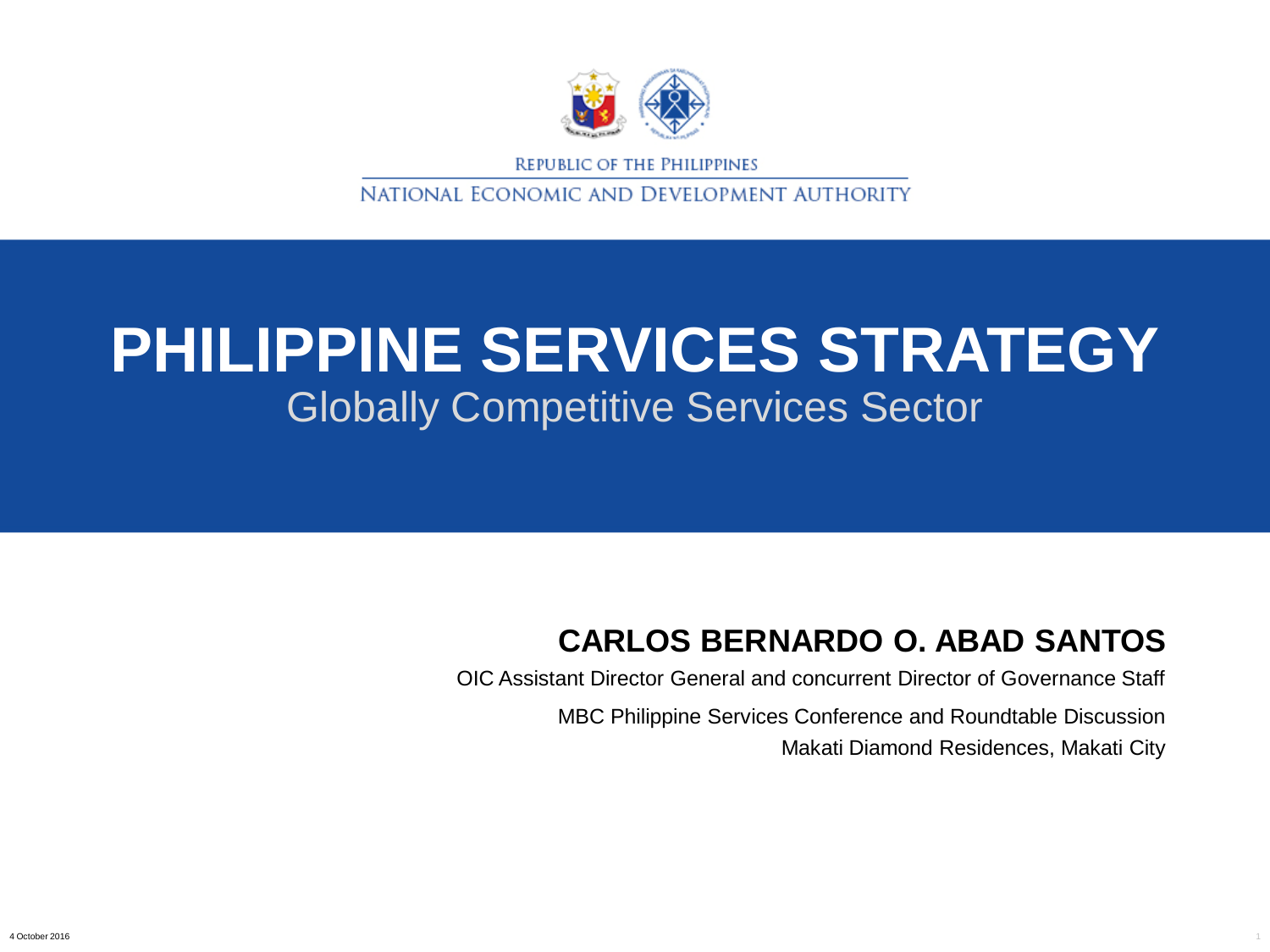

#### **Presentation Outline**

- **I. Importance of Services**
- **II. The Philippine Services Sector**
	- **Opportunities**
	- **Status of AEC Commitments**
	- **Challenges**
- **III. Policy Reforms and Initiatives**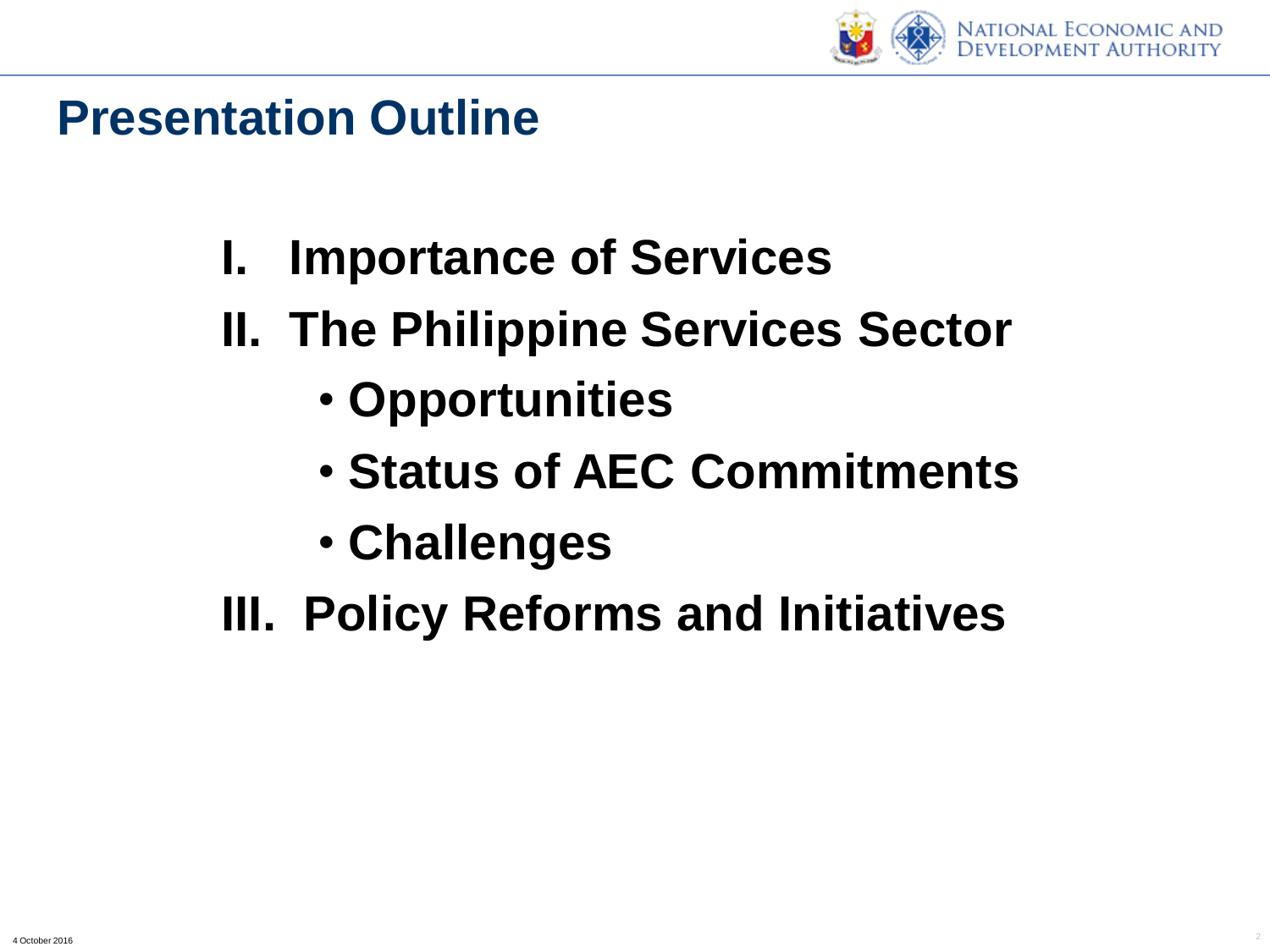

### **Importance of Services**

- Fastest growing sector of the global economy
- 60% of world production and employment
- Nearly 20% of world trade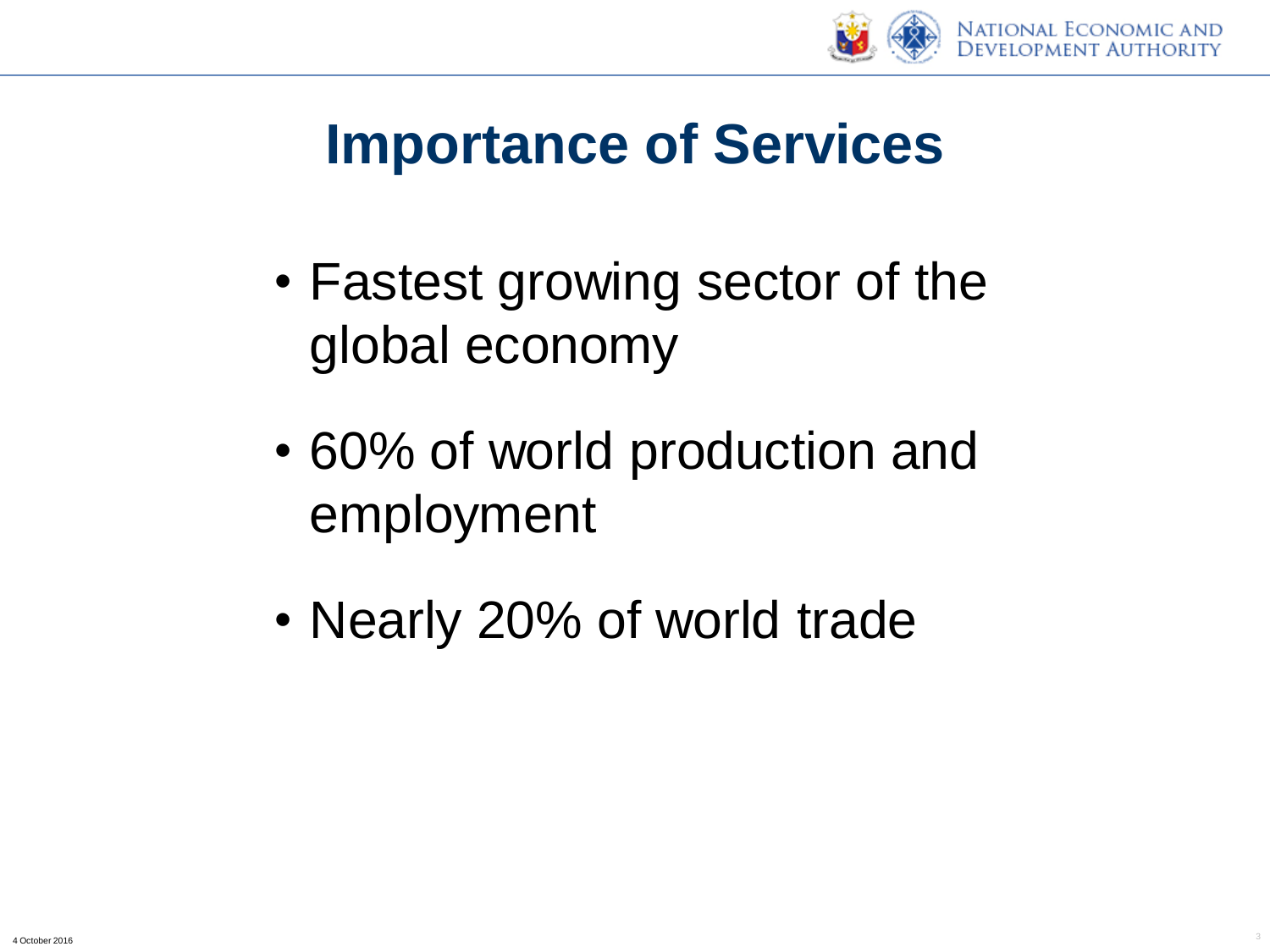

4

#### Share of Services in GDP in APEC Economies **Importance of Services**



*Source: APEC PSU Structural Reform and Services, 14 August 2016.World Bank World Development Indicators. Chinese Taipei data is from Directorate-General of Budget, Accounting and Statistics.*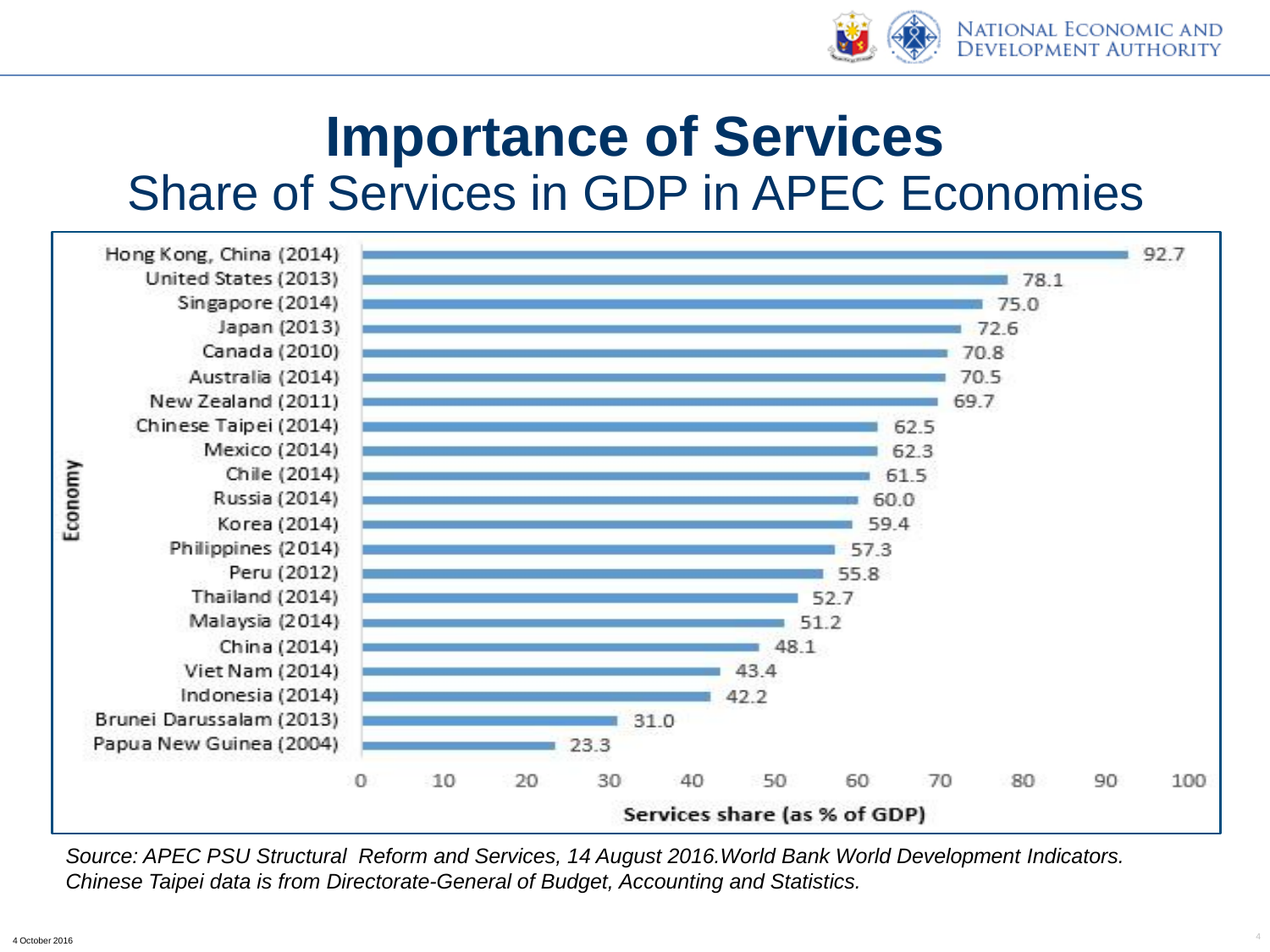

#### **Importance of Services**

#### Services Sector in ASEAN Economy

#### **Services as Percentage of GDP, 2013**



*Source: ASEAN Stats, 2015*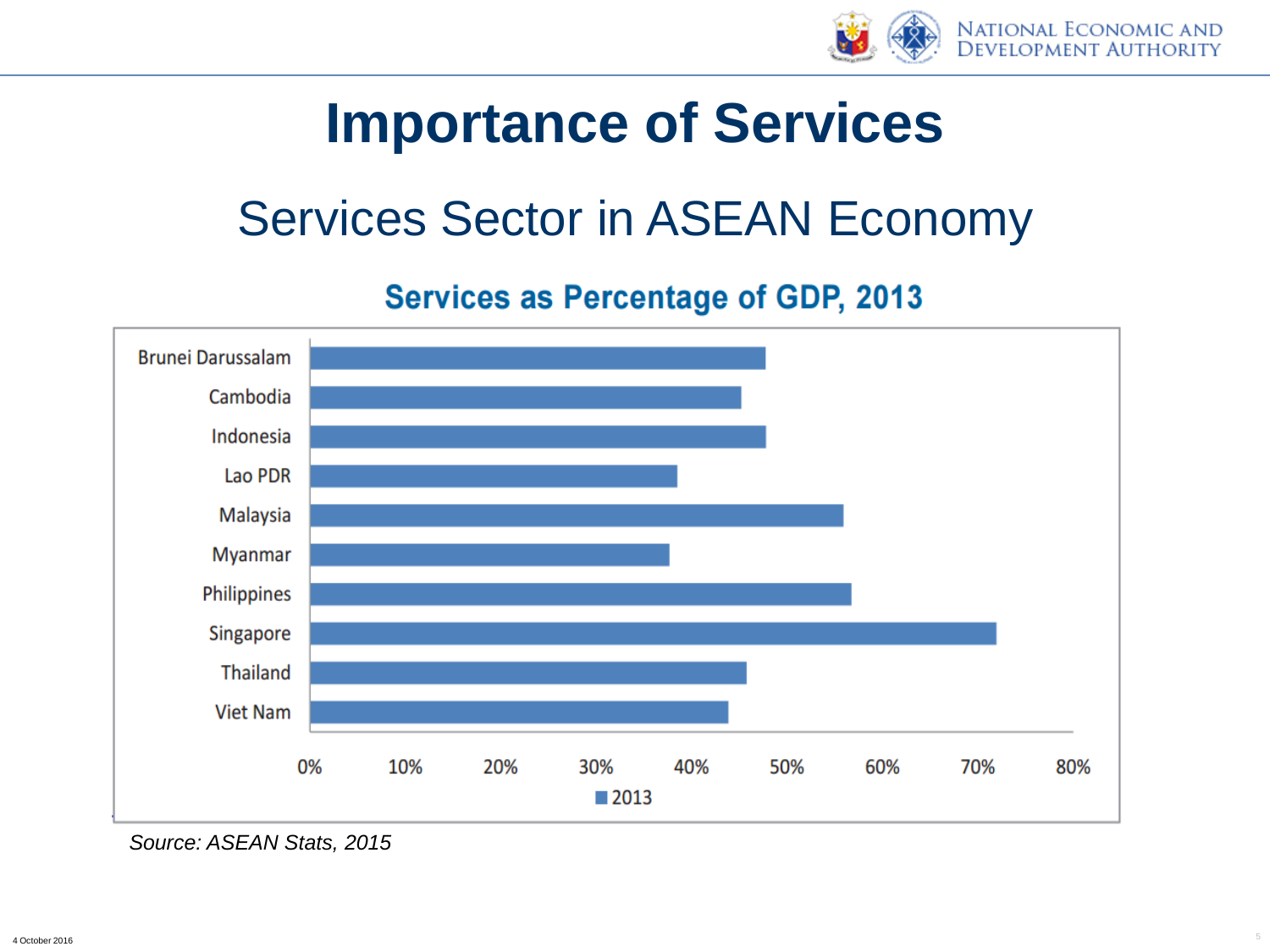

## Trade in Services in ASEAN **Importance of Services**



*Source: ASEAN Stats, 2015*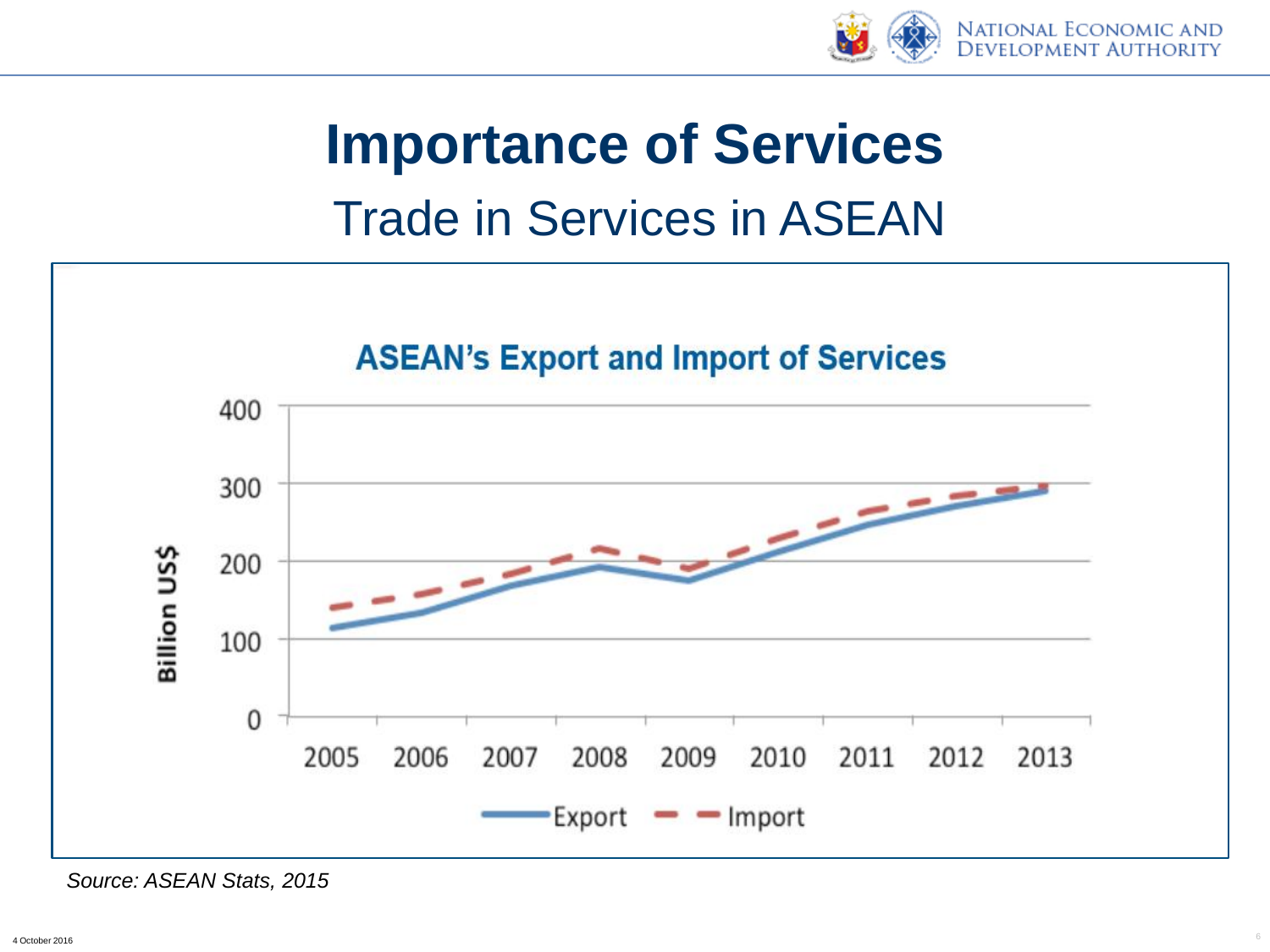

### **The Philippines is a services-led economy.**

- Services GVA grew by 6.8% in 2015; and shared 57.1% of GDP
- Total employment of 21.2 million persons; or 54.7% of total employment in 2015
- Major services exports: IT-BPM and tourism related services

*Source: Philippine Statistics Authority*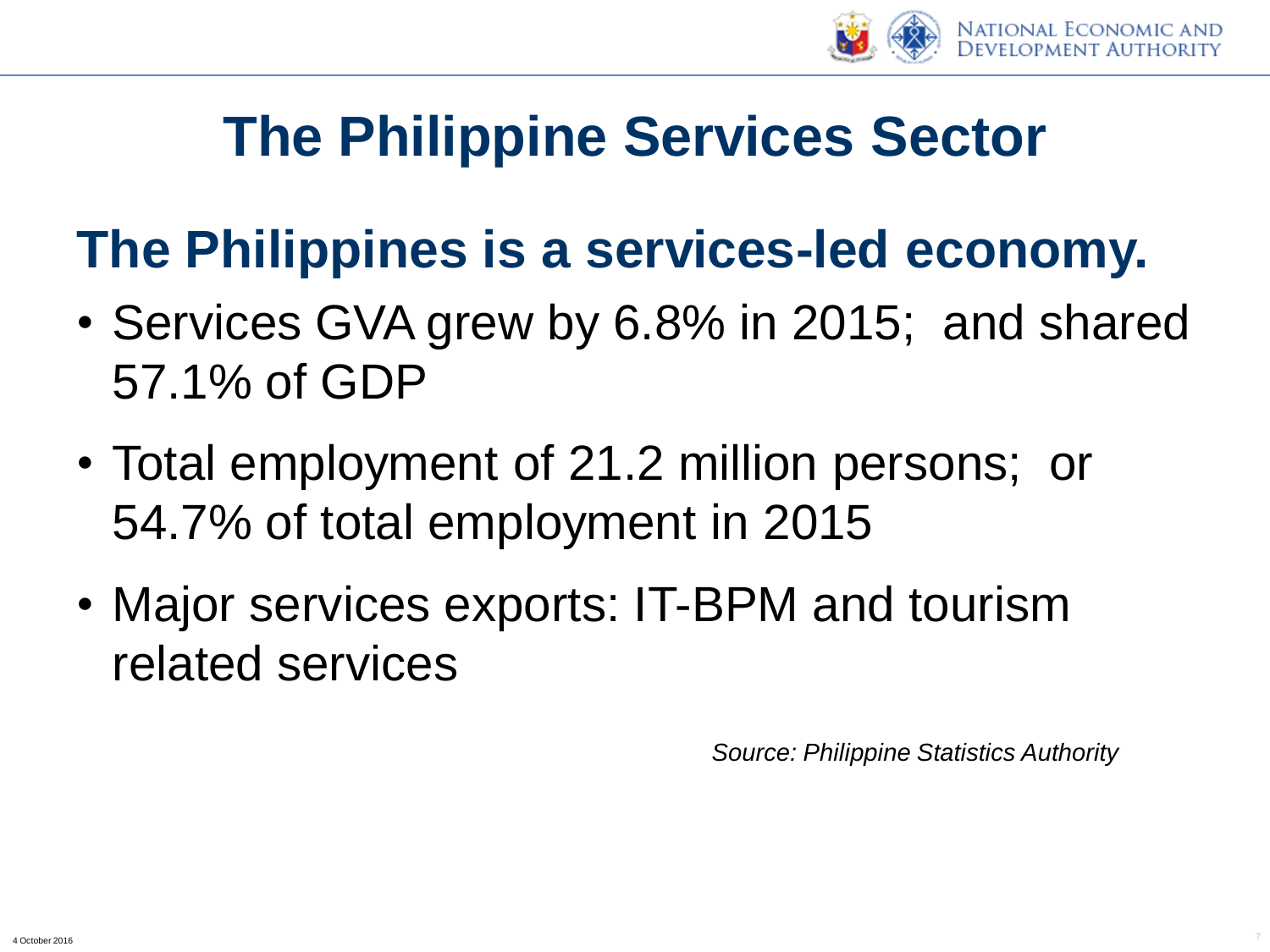

Philippine Development Plan Midterm Update 2011-2016

- Strategies are focused to achieve *globally competitive and innovative industry and services sectors*
- Priority sectors: **manufacturing**, **agroindustry**, **IT-BPM**, **tourism**, **logistics** and **construction**.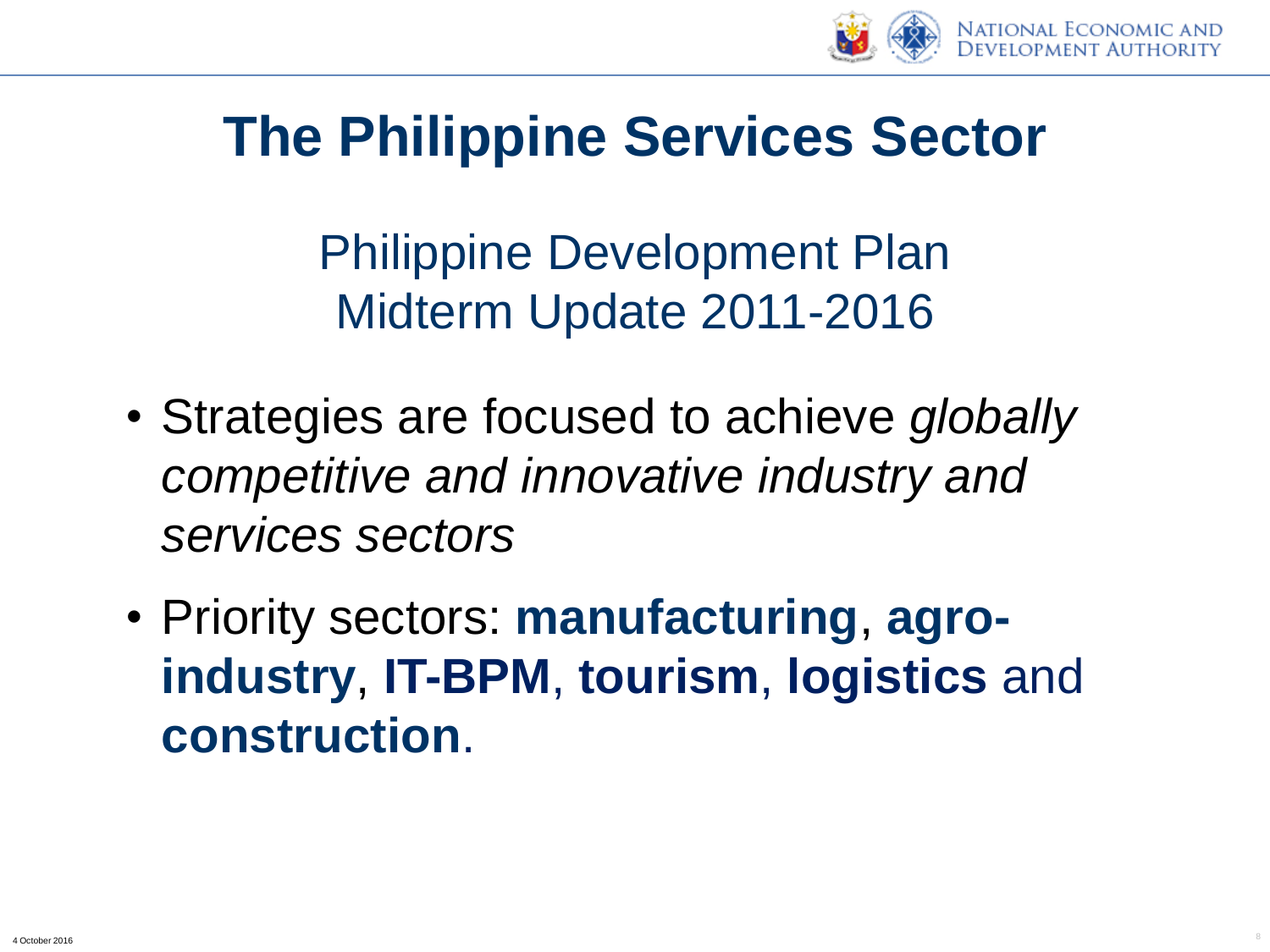

# **Opportunities**

- High and sustainable GDP growth; stable macroeconomic fundamentals
- Large pool of skilled and semi-skilled workforce
- Fast-growing IT-BPM sector; Manila is second top outsourcing destination in 2016
- High potential as a logistics hub (e.g., ship building/repair)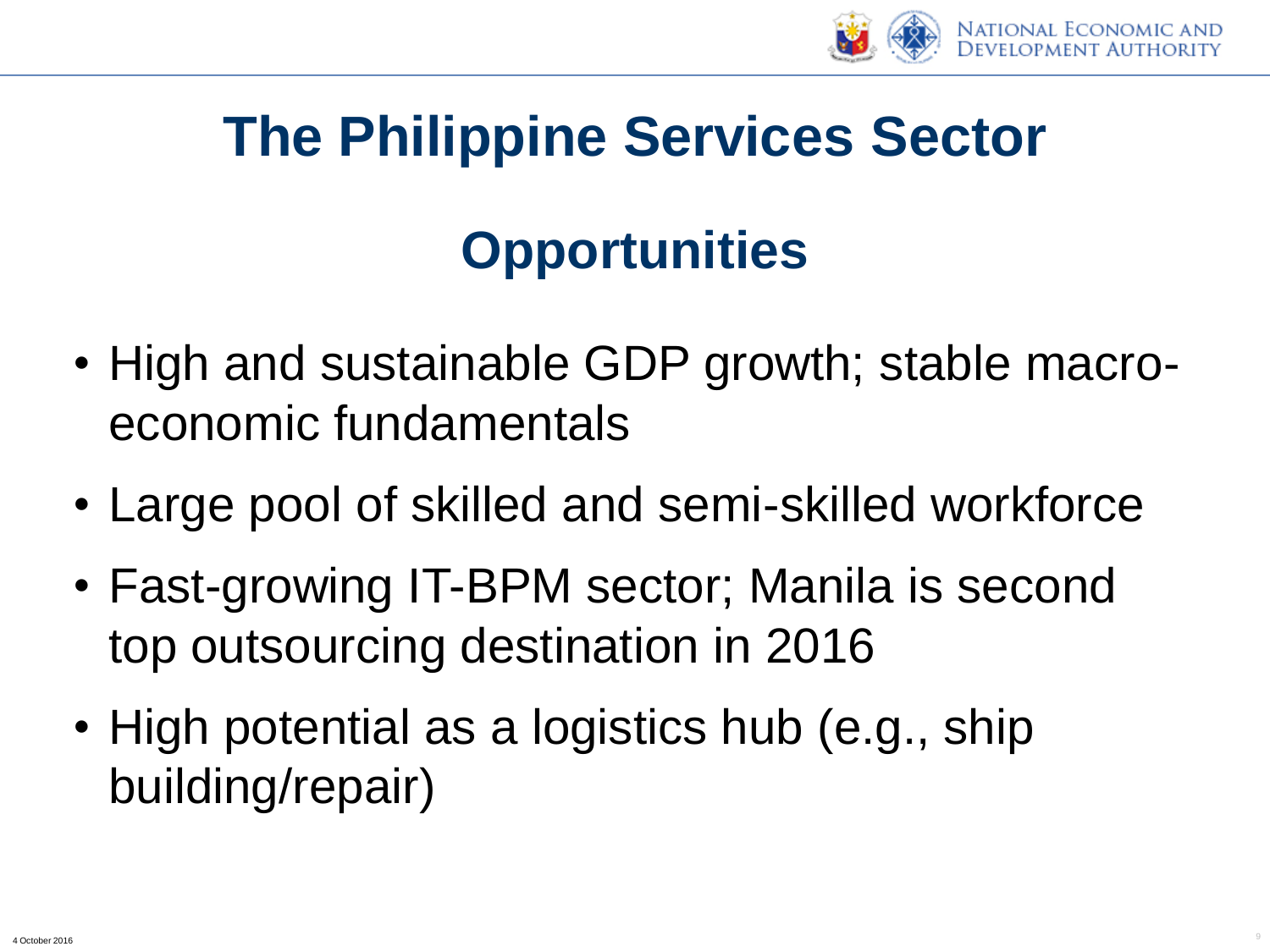

#### Status of AEC Commitments

#### Trade in Services

- Integration of trade in services is one of the essential elements in the realization of the ASEAN Economic Community.
- The ASEAN Framework Agreement on Services (AFAS) mandates progressive negotiations on the liberalization of trade in services.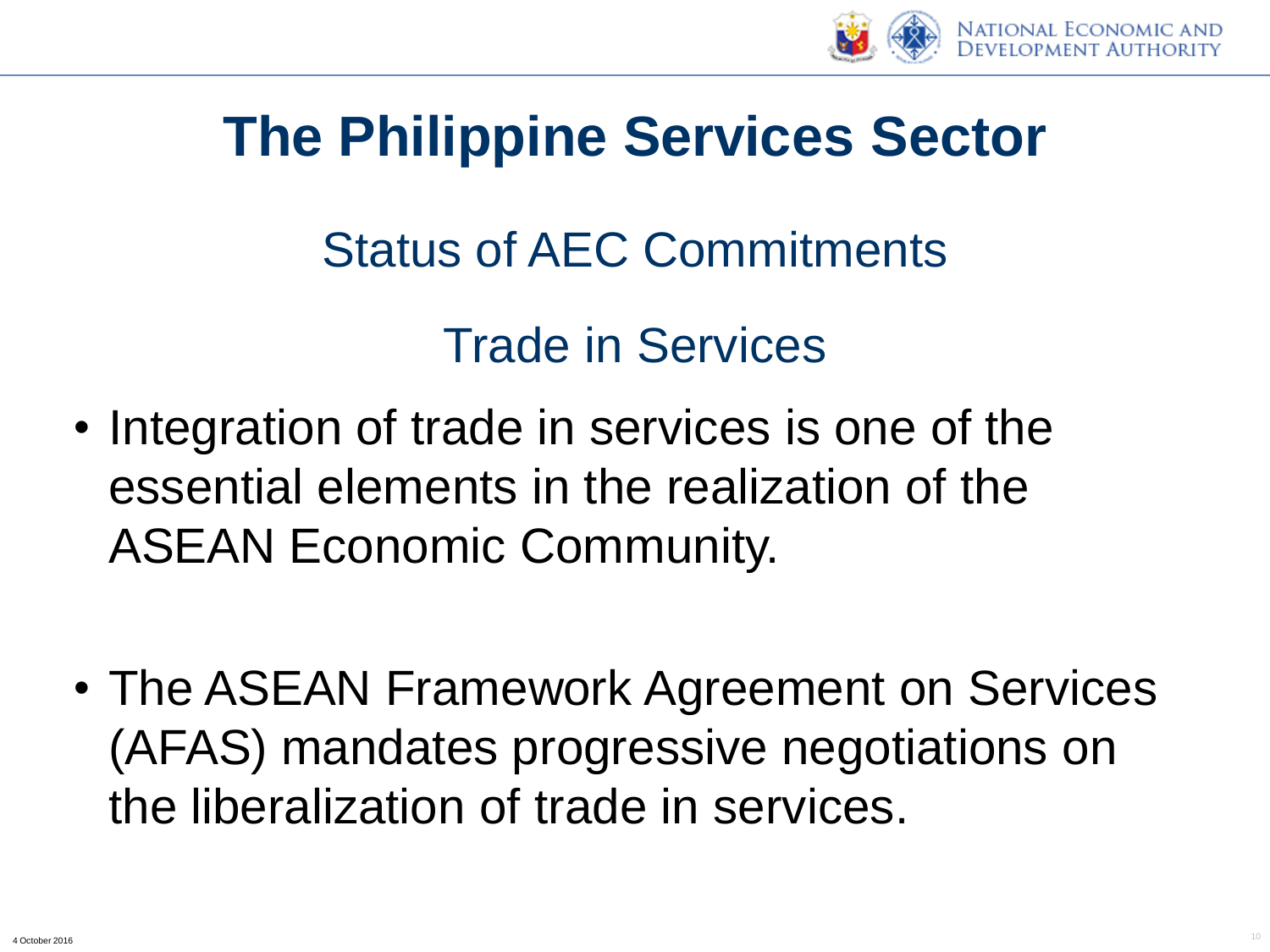

### Trade in Services

#### **Completed to date:**

- 9 packages of commitments under AFAS
- 7 packages of commitments for financial services
- 9 packages of commitments under air transport services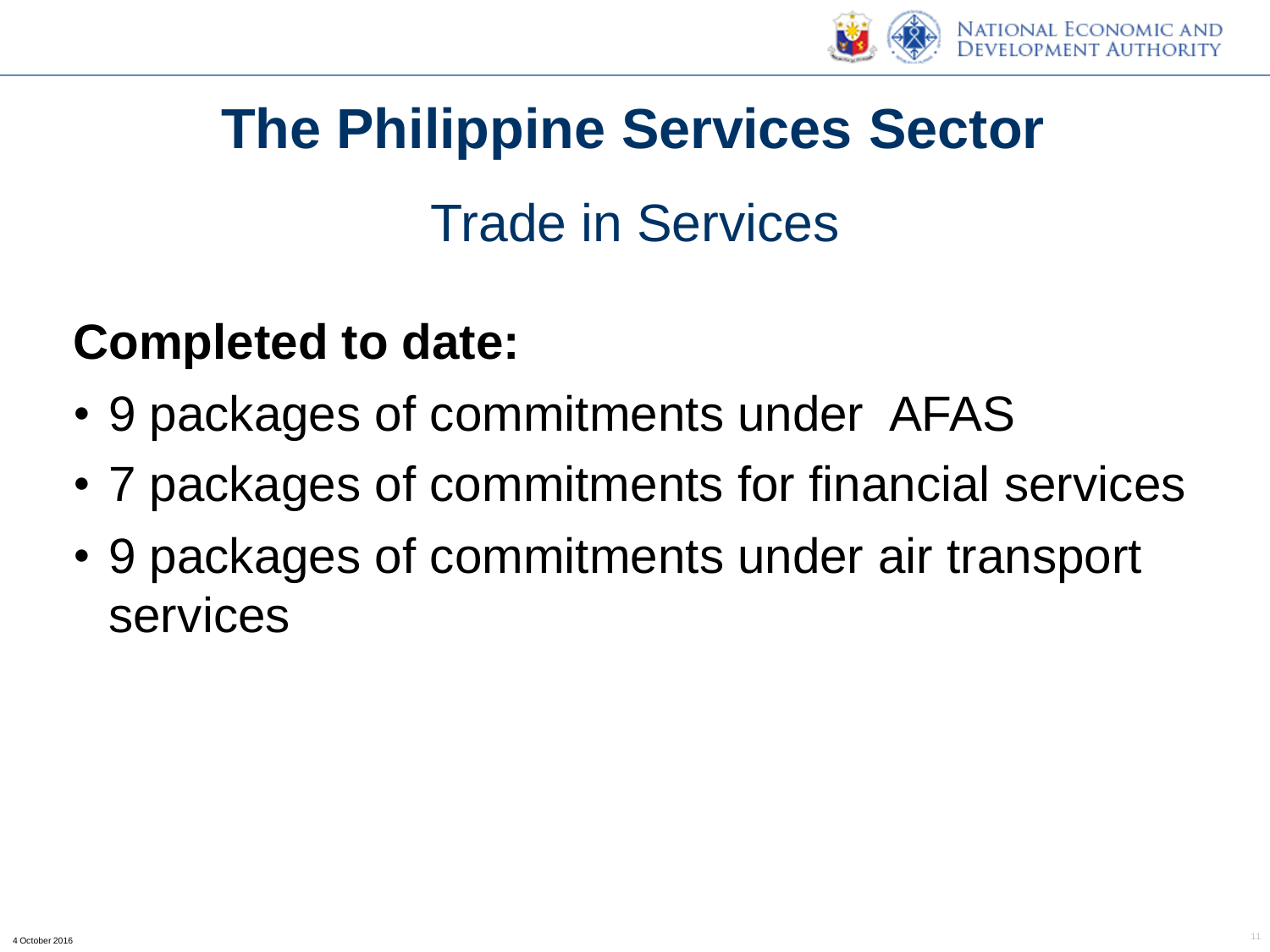

## Trade in Services

#### **Due in 2017:**

- 10<sup>th</sup> package of commitments under AFAS other than financial services and air transport services
- 8<sup>th</sup> package of commitments for financial services
- 10<sup>th</sup> package of commitments for air transport services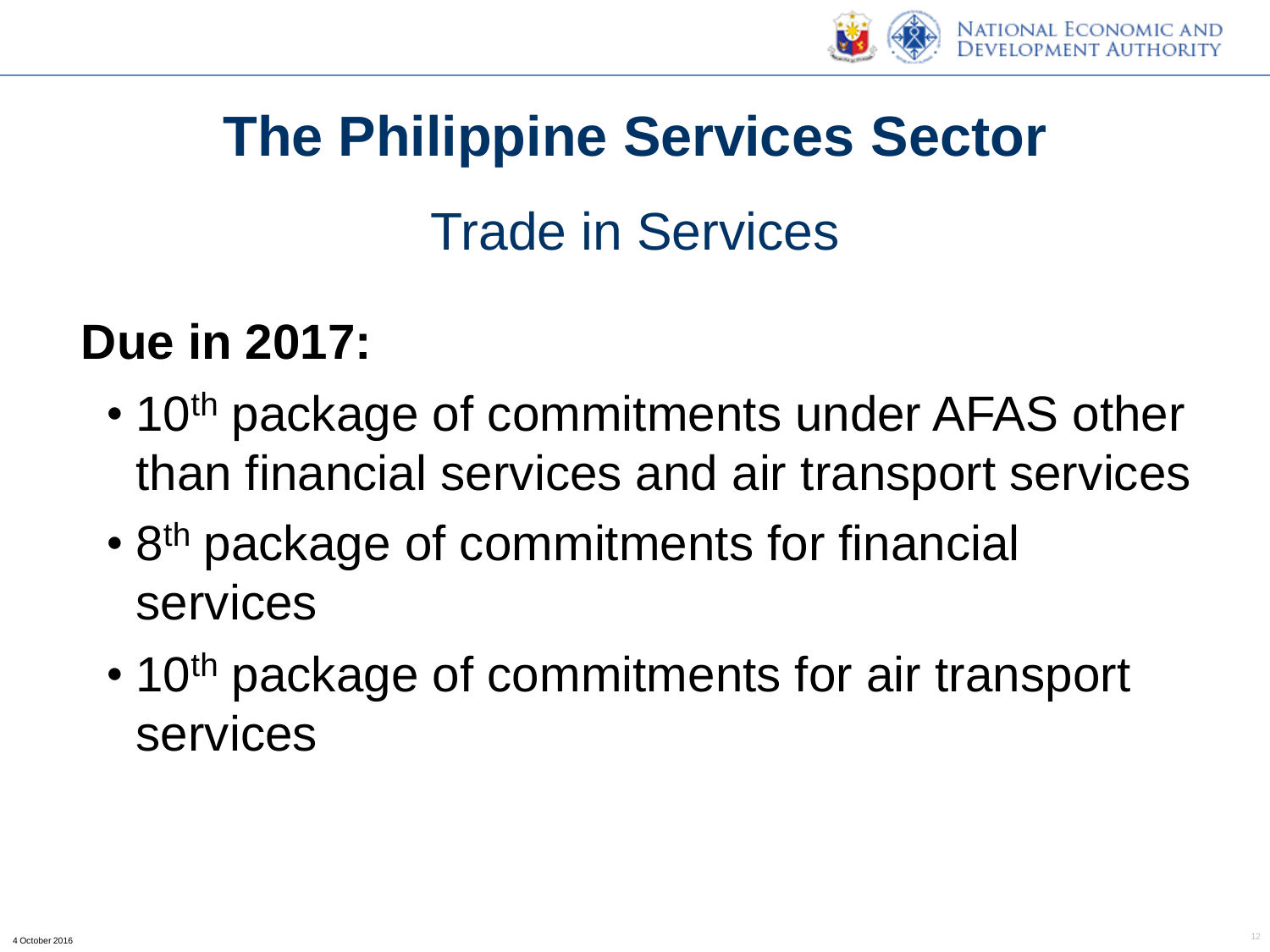

### **Challenges**

- How can PH service suppliers move up the value chain?
- How can PH local service suppliers complement with incoming foreign services suppliers?
- How can outgoing PH service suppliers compete with local suppliers abroad?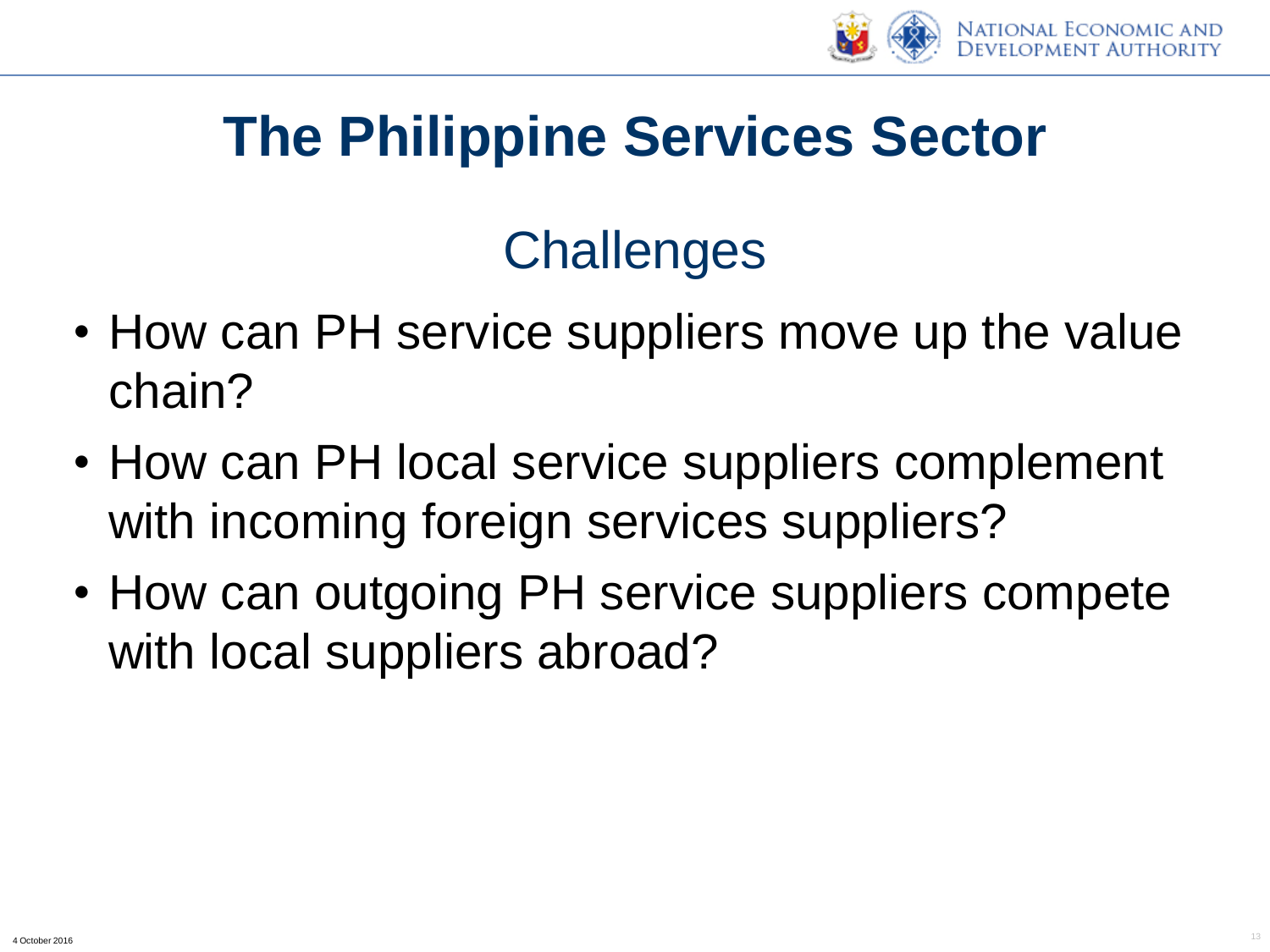

#### **Challenges**

- Equity limitations and other forms of FDI restrictions e.g., land ownership, minimum capitalization requirements
- Other regulations or their application which may limit trade and investments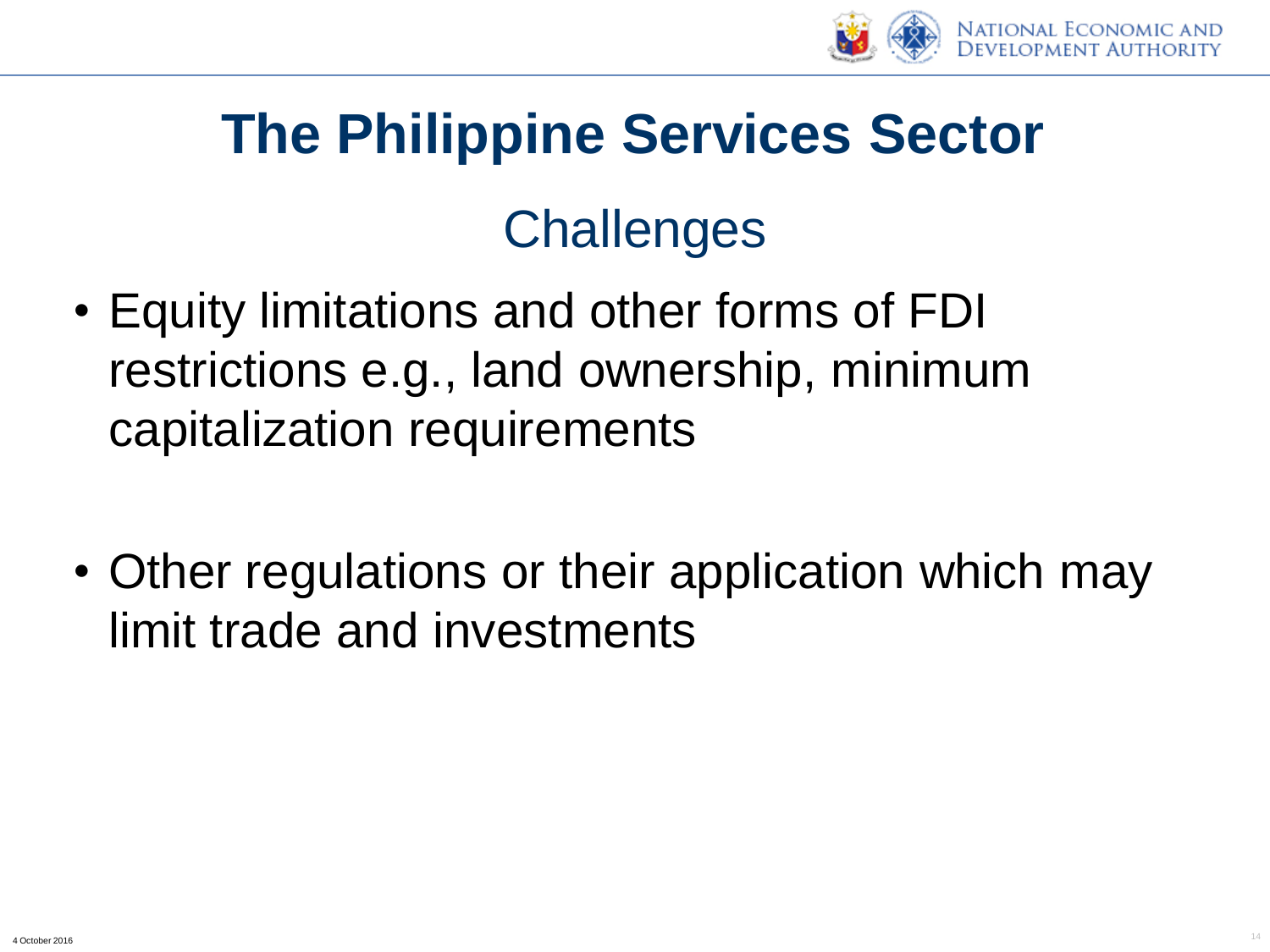

## **Policy Reforms and Initiatives**

- RA 10667- Philippine Competition Act
- RA 10641- Liberalization of Banking Sector
- RA 10881 Liberalization of Adjustment Companies, Lending Companies, Financing Companies and Investment Houses
- RA 10668- Foreign Ships Co-Loading Act
- RA 10635 MARINA as the single maritime administration responsible for implementation and enforcement of the 1978 international convention on standards of training, certification and watch keeping for seafarers.
- APEC Services Competitiveness Roadmap
- APEC Virtual Knowledge Center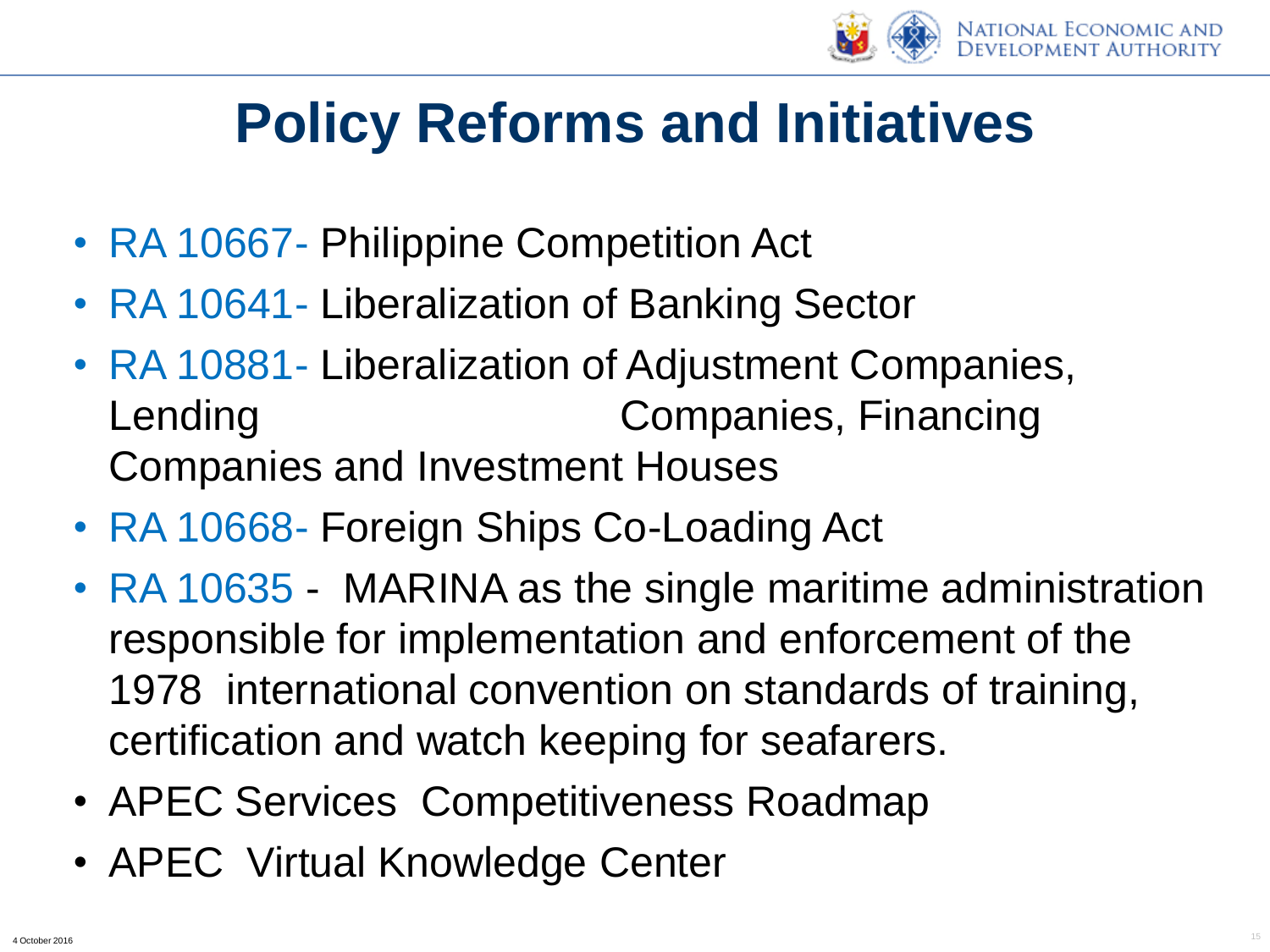

## **Policy Reforms and Initiatives**

Government priorities to focus, among others on:

- Peace and security
- Investment in human capital, infrastructure, regional and rural development
- MSMEs
- Macro-stability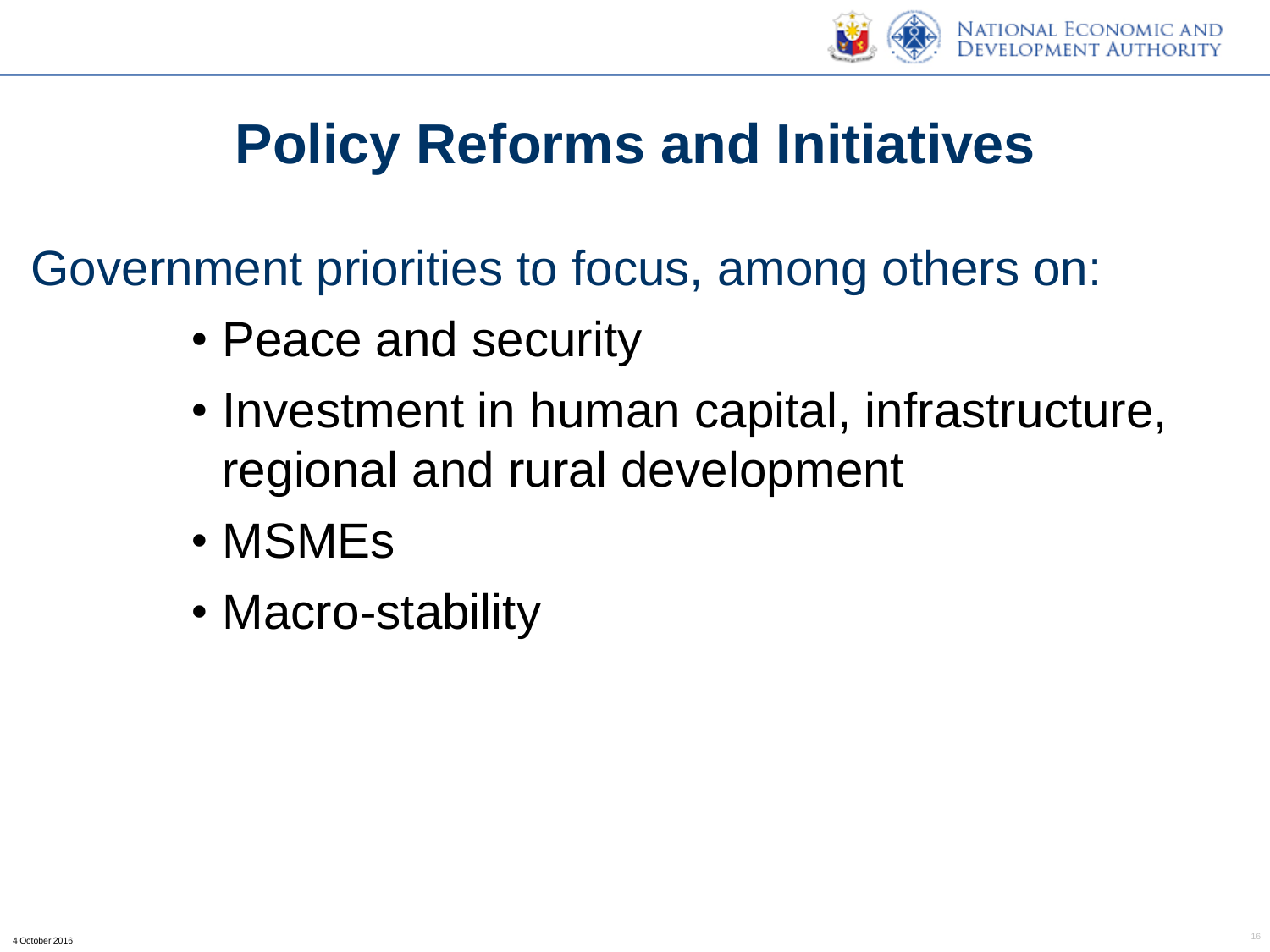

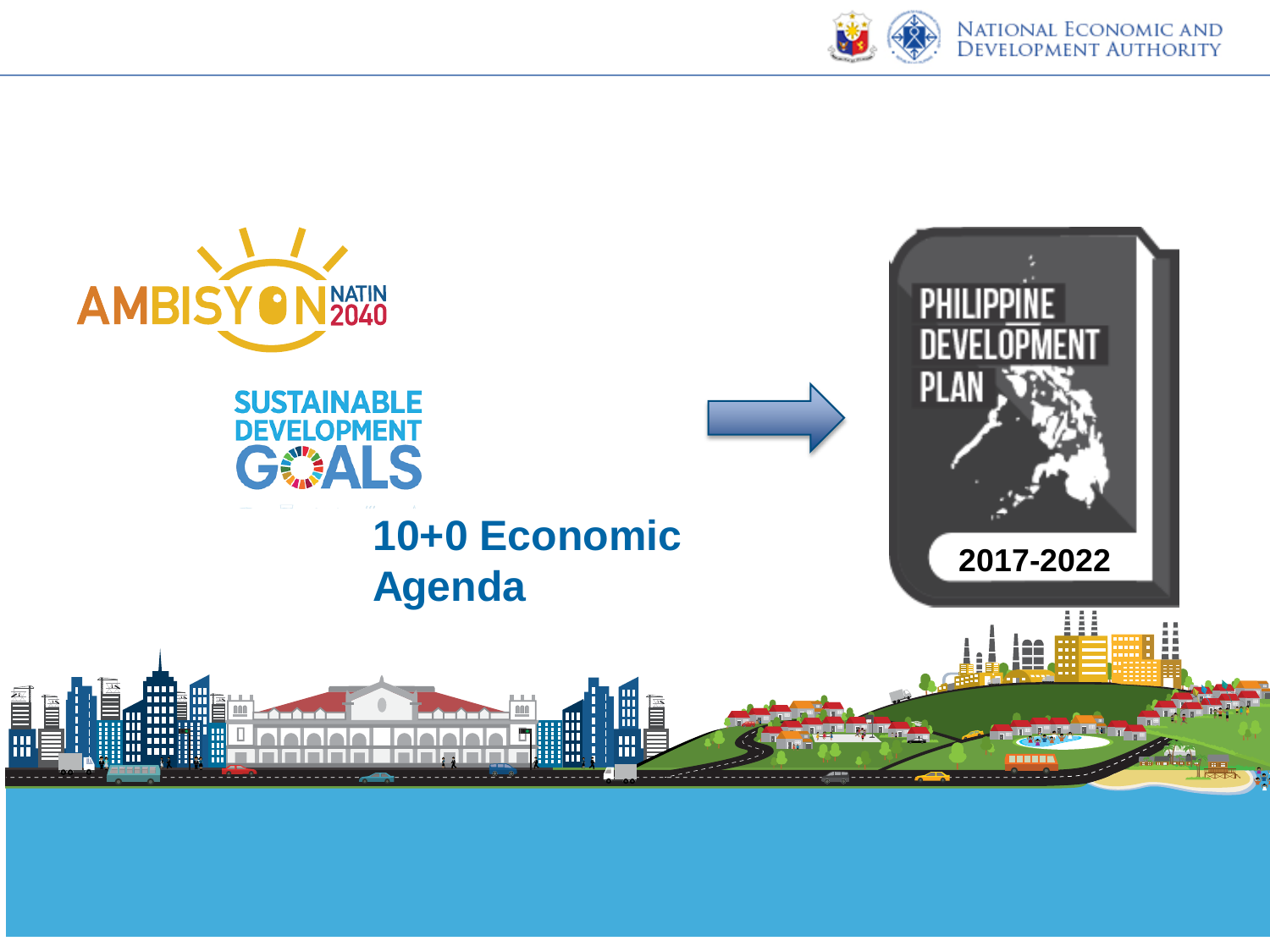

#### **Strategic Framework**



**Promote peace, public order and ensure security**